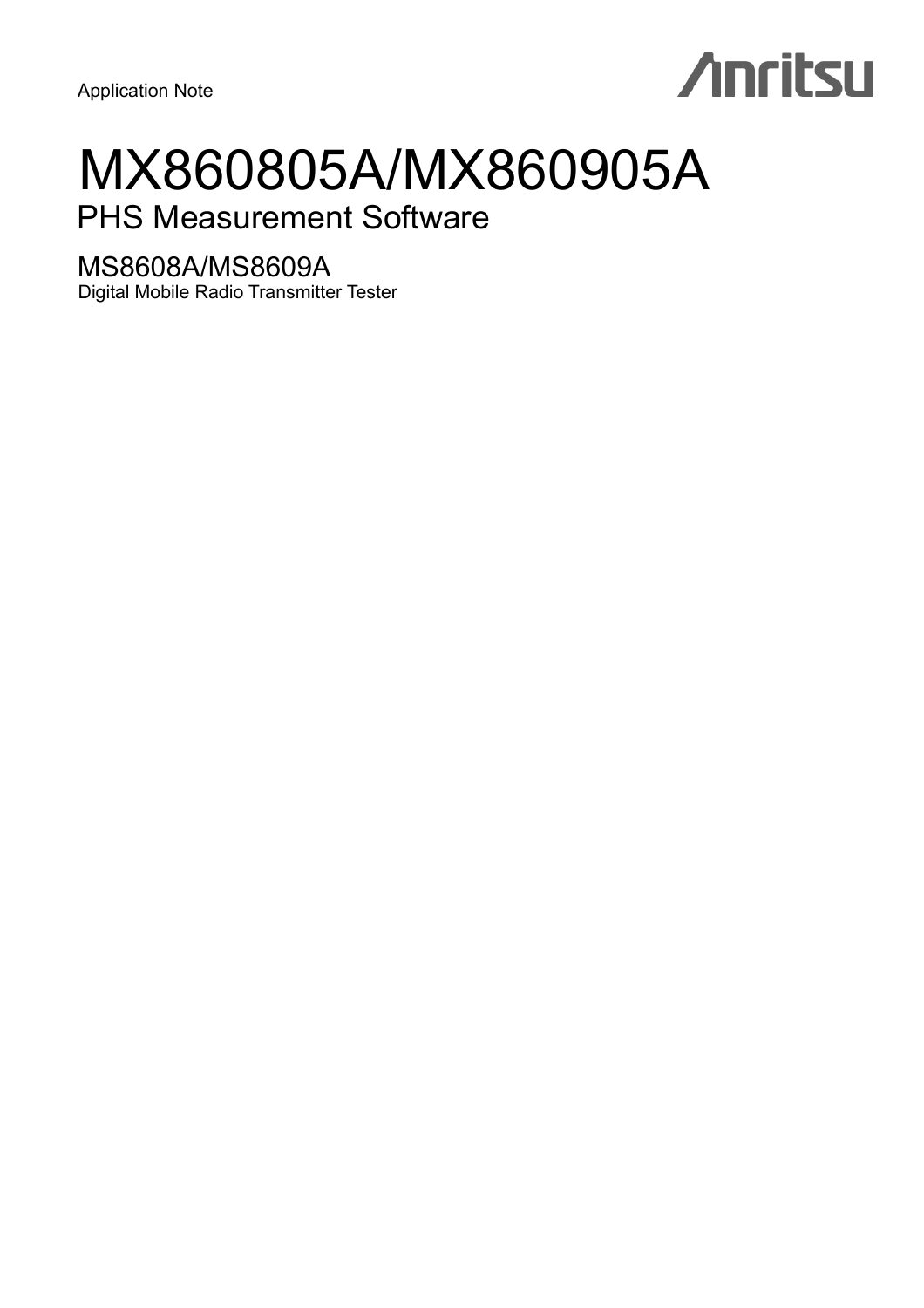

| <b>Contents</b>                                                                                                                                                                                                                                                                                                                                    |                                                                                                                                                                                                                                                                                                                                                                                                                                                         |  |  |
|----------------------------------------------------------------------------------------------------------------------------------------------------------------------------------------------------------------------------------------------------------------------------------------------------------------------------------------------------|---------------------------------------------------------------------------------------------------------------------------------------------------------------------------------------------------------------------------------------------------------------------------------------------------------------------------------------------------------------------------------------------------------------------------------------------------------|--|--|
| 1. PHS Standard<br>1.1 Related standard<br>1.2 Frequency band and channel<br>number<br>1.3 Transmission power<br>1.4 Radio frame<br>1.5 Test items<br>2. Connections<br>2.1 Connection to signal generator<br>2.2 Connection to cell station<br>3. CS Measurement<br>3.1 MX860x05A<br>$\pi$ /4DQPSK Measurement Software<br>3.2 MX860x05A Settings | 3.3 Transmission characteristics<br>(1) Transmission power<br>Adjustment channel power<br>(2)<br>Transient response character-<br>(3)<br>istics of burst transmission<br>Carrier off time leakage power<br>(4)<br>(5) Transmission spurious<br>(6) Allowed value for occupied<br>bandwidth<br><b>Frequency stability</b><br>(7)<br>Modulation accuracy<br>(8)<br>Transmission rate accuracy<br>(9)<br>Appendix<br>1. Other transmission characteristics |  |  |
| Discover What's Possible™<br>Slide 2<br>MS8609A-E-F-5                                                                                                                                                                                                                                                                                              | <b>Anrital</b>                                                                                                                                                                                                                                                                                                                                                                                                                                          |  |  |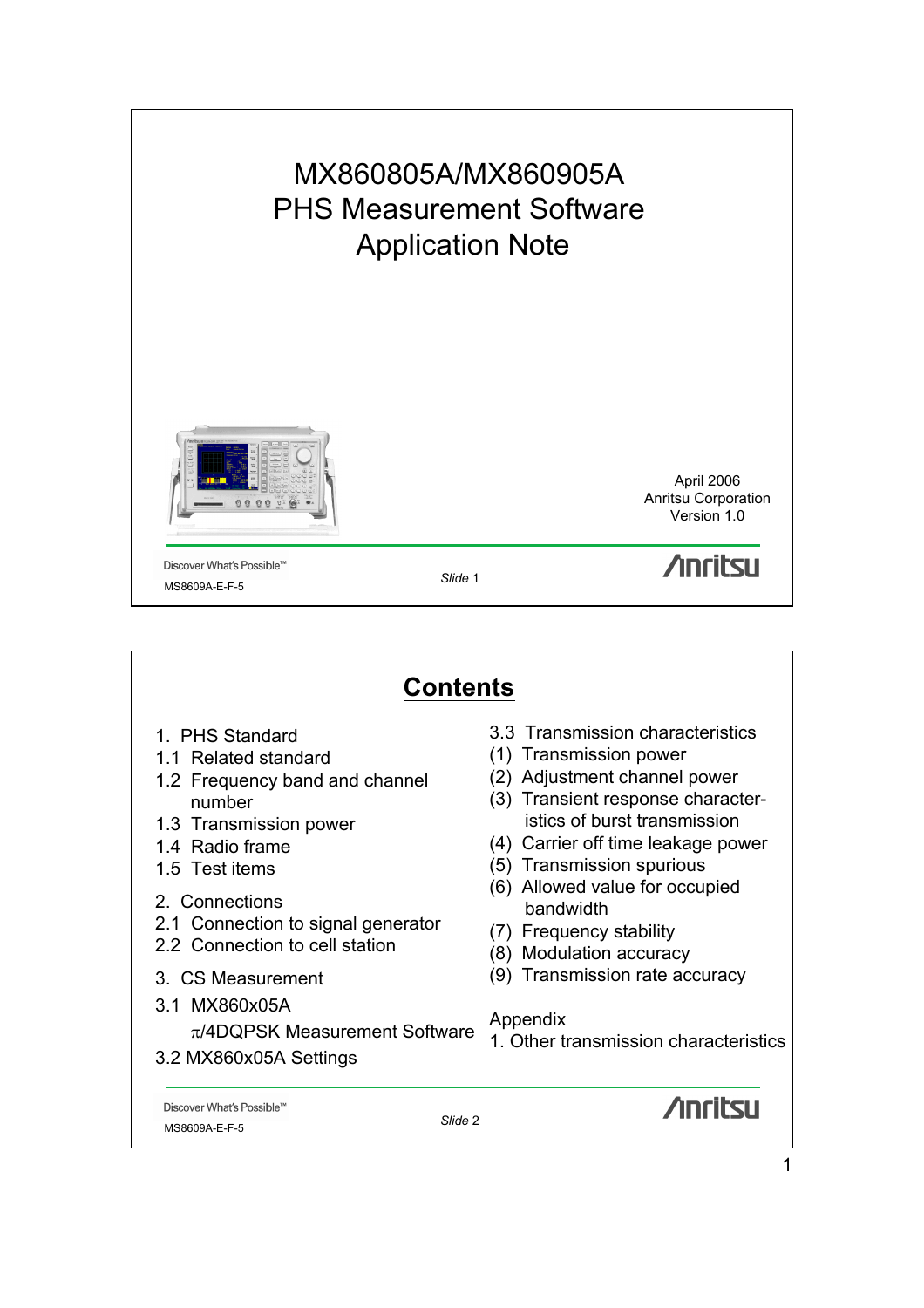

| 1.1 Related standard                                                                              |                                                                                                                                                                                                                                                                                                                                                                                              |
|---------------------------------------------------------------------------------------------------|----------------------------------------------------------------------------------------------------------------------------------------------------------------------------------------------------------------------------------------------------------------------------------------------------------------------------------------------------------------------------------------------|
| PHS is standardized by                                                                            | $RCRSTD-28$                                                                                                                                                                                                                                                                                                                                                                                  |
| <b>ARIB Standard RCR STD-28.</b>                                                                  | PERSONAL HANDY PHONE SYSTEM                                                                                                                                                                                                                                                                                                                                                                  |
| ARIB is the group that<br>maintains the standard in<br>Japan.                                     | <b>ARIB STANDARD</b><br><b>VERSION 3.2</b><br>(1/2)<br>$RCRSTD-28$                                                                                                                                                                                                                                                                                                                           |
| ARIB: Association of Radio<br>Industries and Business<br>http://www.arib.or.jp/english/index.html | Version 1.0<br>December<br>1993<br>20th<br>Version 1.1<br>March<br>1995<br>3rd<br>Version 2.0<br>December<br>1995<br>26th<br>Version 2.1<br>May<br>1996<br>29th<br>Version 2.2<br>1996<br>June<br>25th<br>Version 3.0<br>November<br>1997<br>27th<br>Version 3.1<br>March<br>1998<br>17th<br>Version 3.2<br>February<br>1999<br>2nd<br>Association of Radio Industries and Businesses (ARIB) |
| Discover What's Possible™<br>Slide 4<br>MS8609A-E-F-5                                             | <b>Anritau</b>                                                                                                                                                                                                                                                                                                                                                                               |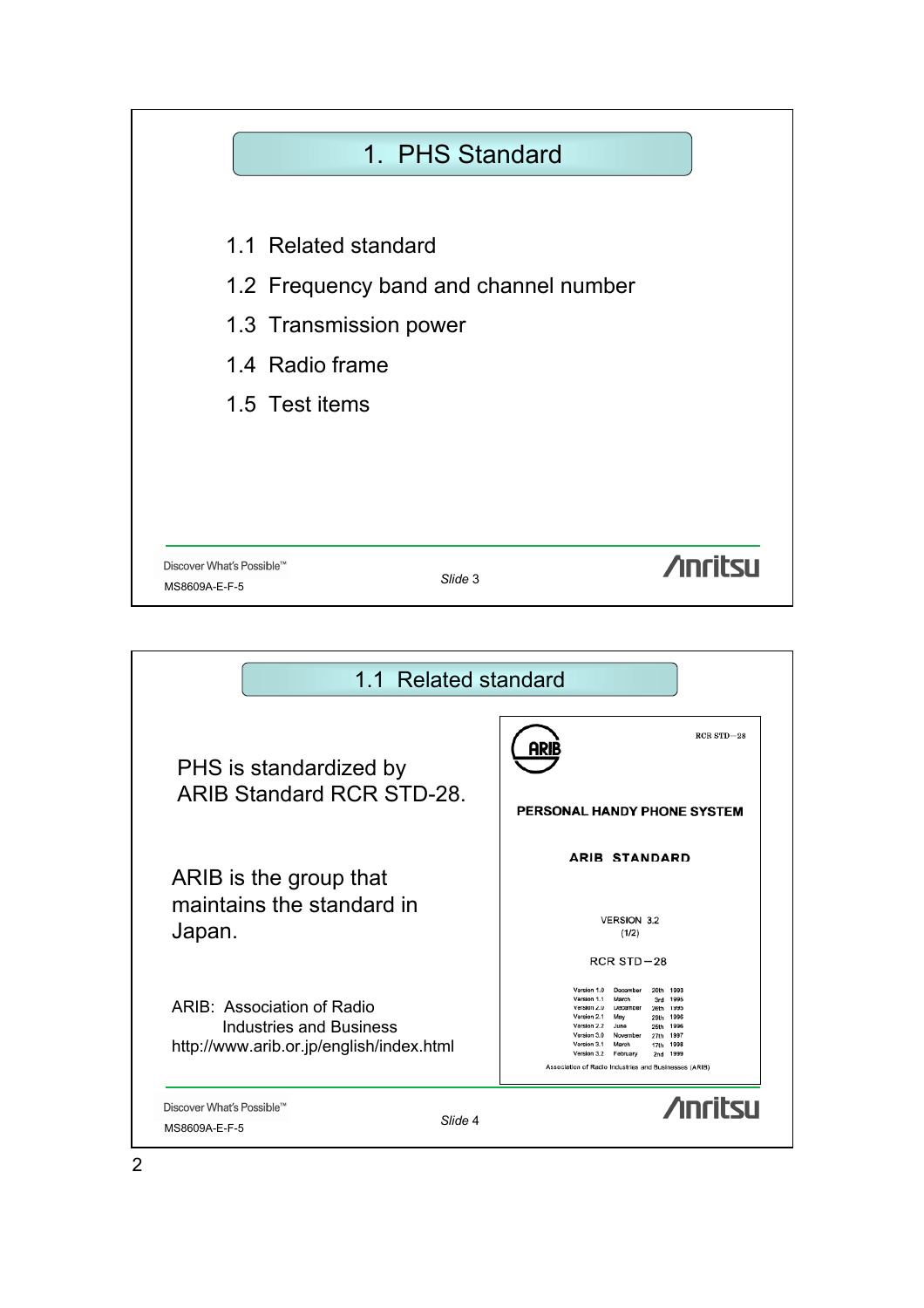## 1.2 Frequency band and channel number CH | Freq. MHz | CH | Freq. MHz | CH | Freq. MHz | CH | Freq. MHz 251 | 1893.65 | 18 | 1900.25 | 43 | 1907.75 | 68 | 1915.25 252 1893.95 19 1900.55 44 1908.05 69 1915.55 253 1894.25 20 1900.85 45 1908.35 70 1915.85 254 1894.55 21 1901.15 46 1908.65 71 1916.15 255 1894.85 22 1901.45 47 1908.95 72 1916.45 1 1895.15 26 1902.65 48 1909.25 73 1916.75 2 1895.45 27 1902.95 49 1909.55 74 1917.05 3 | 1895.75 | 28 | 1903.25 | 50 | 1909.85 | 75 | 1917.35 4 | 1896.05 | 29 | 1903.55 | 51 | 1910.15 | 76 | 1917.65 5 1896.35 30 1903.85 52 1910.45 77 1917.95 6 1896.65 31 1904.15 56 1911.65 78 1918.25 7 1896.95 32 1904.45 57 1911.95 79 1918.55 8 | 1897.25 | 33 | 1904.75 | 58 | 1912.25 | 80 | 1918.85 9 | 1897.55 | 34 | 1905.05 | 59 | 1912.55 | 81 | 1919.15 10 | 1897.85 | 35 | 1905.35 | 60 | 1912.85 | 82 | 1919.45 11 | 1898.15 | 36 | 1905.65 | 61 | 1913.15 12 1898.45 37 1905.95 62 1913.45 13 1898.75 38 1906.25 63 1913.75 14 1899.05 39 1906.55 64 1914.05 15 1899.35 40 1906.85 65 1914.35 1899.65 17 1899.95 42 1907.45 67 1914.95 **Anritsu** Discover What's Possible™ *Slide*<sup>5</sup> MS8609A-E-F-5

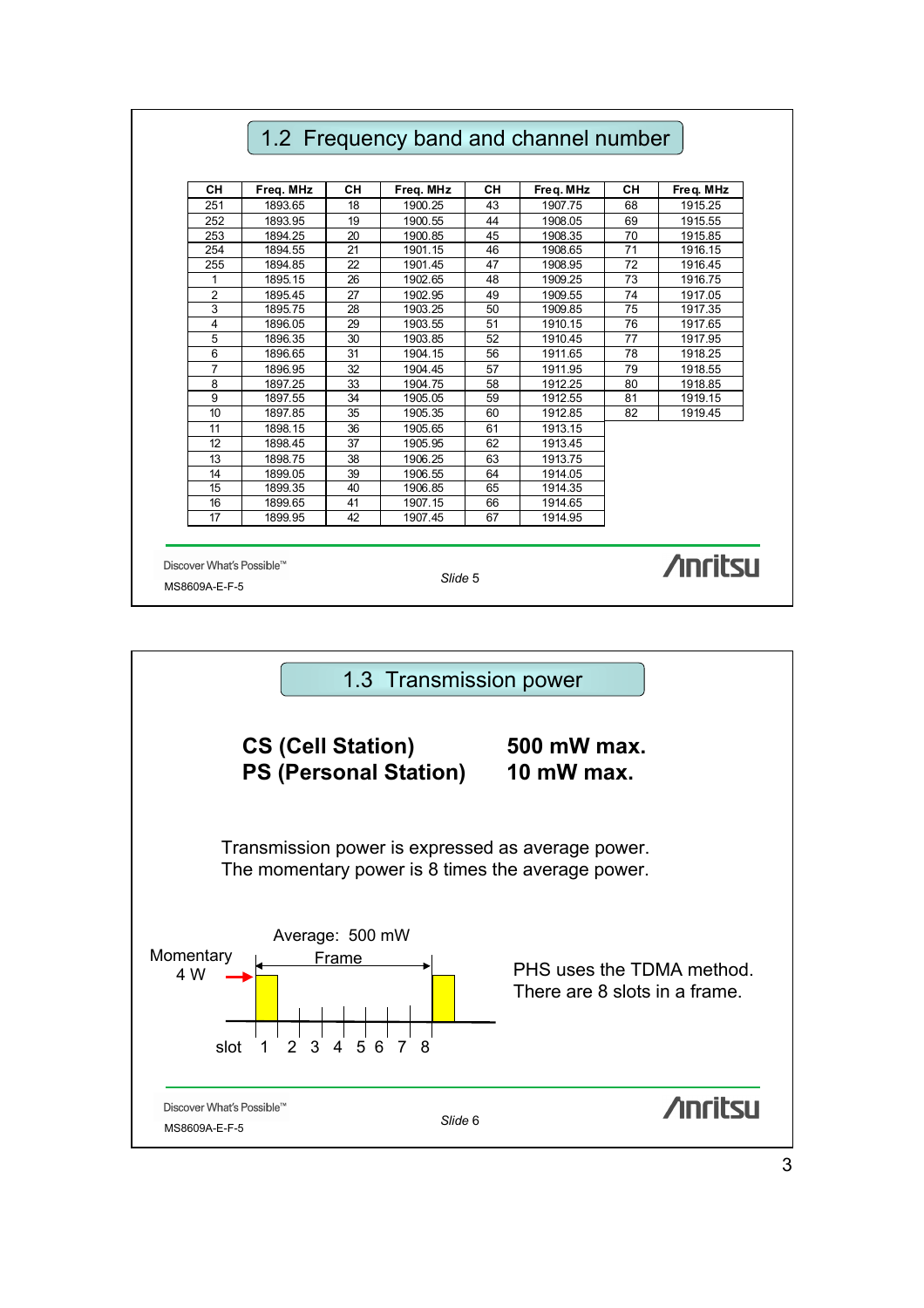

| STD-28   | <b>Transmission Characteristics</b>                     | MS8608/09A |
|----------|---------------------------------------------------------|------------|
| 3.4.2.1  | Transmission power                                      | <b>Yes</b> |
| 3.4.2.2  | Transmission of calling identification code             |            |
| 3.4.2.3  | Adjacent channel power                                  | Yes        |
| 3.4.2.4  | Transient response characteristic of burst transmission | Yes        |
| 3.4.2.5  | Carrier off time leakage power                          | Yes        |
| 3.4.2.6  | Transmission spurious                                   | Yes        |
| 3.4.2.7  | Allowed value for occupied bandwidth                    | <b>Yes</b> |
| 3.4.2.8  | Frequency stability                                     | Yes        |
| 3.4.2.9  | Modulation accuracy                                     | <b>Yes</b> |
| 3.4.2.10 | Transmission rate accuracy                              | <b>Yes</b> |
| 3.4.2.11 | Cabinet radiation                                       | (Yes)      |

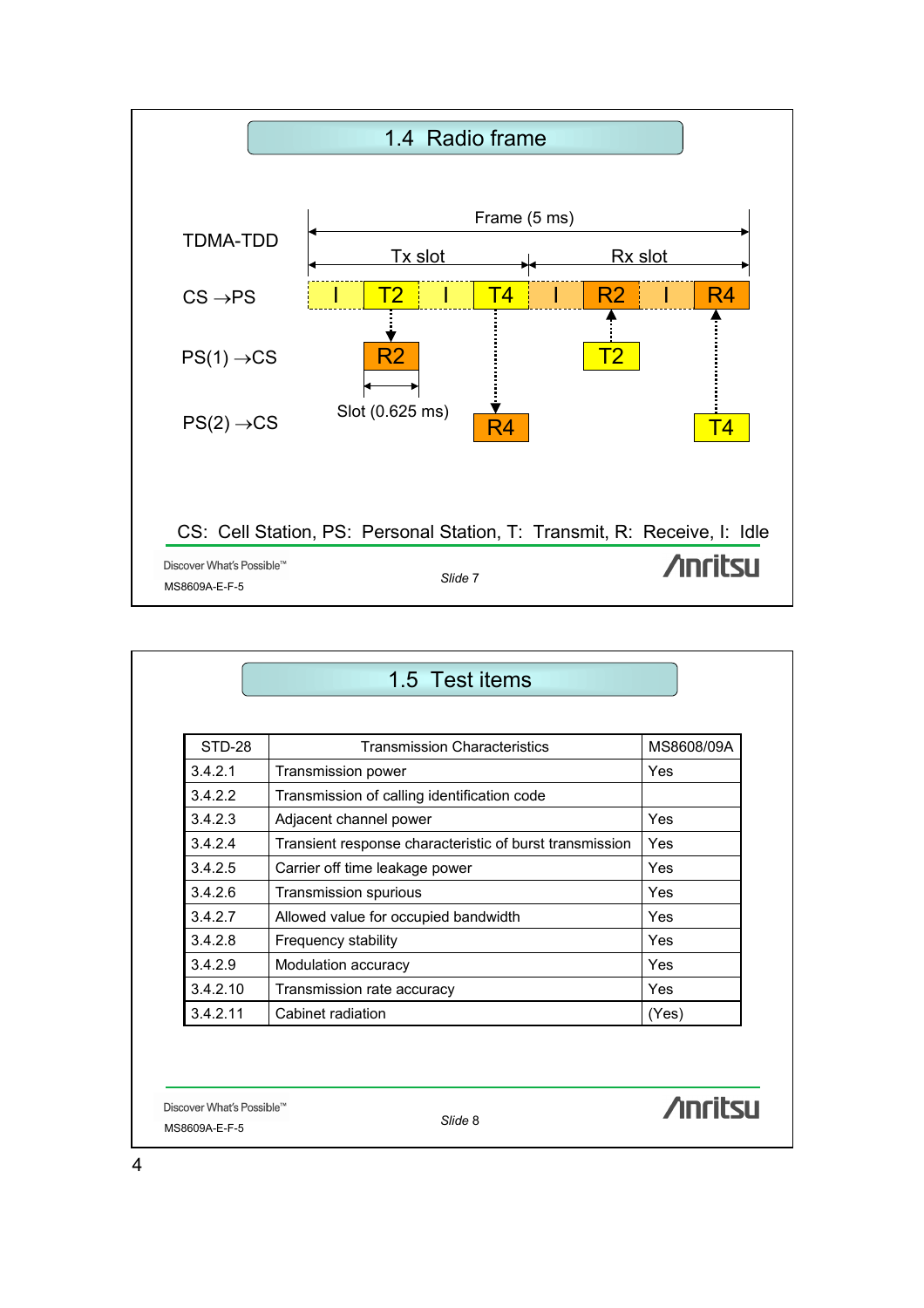# 1.5 Test items

| STD-28   | <b>Reception Characteristics</b>           | MS8608/09A |
|----------|--------------------------------------------|------------|
| 3.4.3.1  | Frequency deviation of local oscillator    |            |
| 3.4.3.2  | Sensitivity                                |            |
| 3.4.3.3  | Bit error rate performance                 |            |
| 3.4.3.4  | Adjacent channel selectivity               |            |
| 3.4.3.5  | Intermodulation performance                |            |
| 3.4.3.6  | Spurious response immunity                 |            |
| 3.4.3.7  | Conducted spurious component               | Yes        |
| 3.4.3.8  | Cabinet radiation                          | (Yes)      |
| 3.4.3.9  | Receive signal strength Indicator accuracy |            |
| 3.4.3.10 | Bit error floor performance                |            |

Discover What's Possible™<br>MS8609A-E-F-5<br>**MS8609A-E-F-5** 

**/inritsu** 

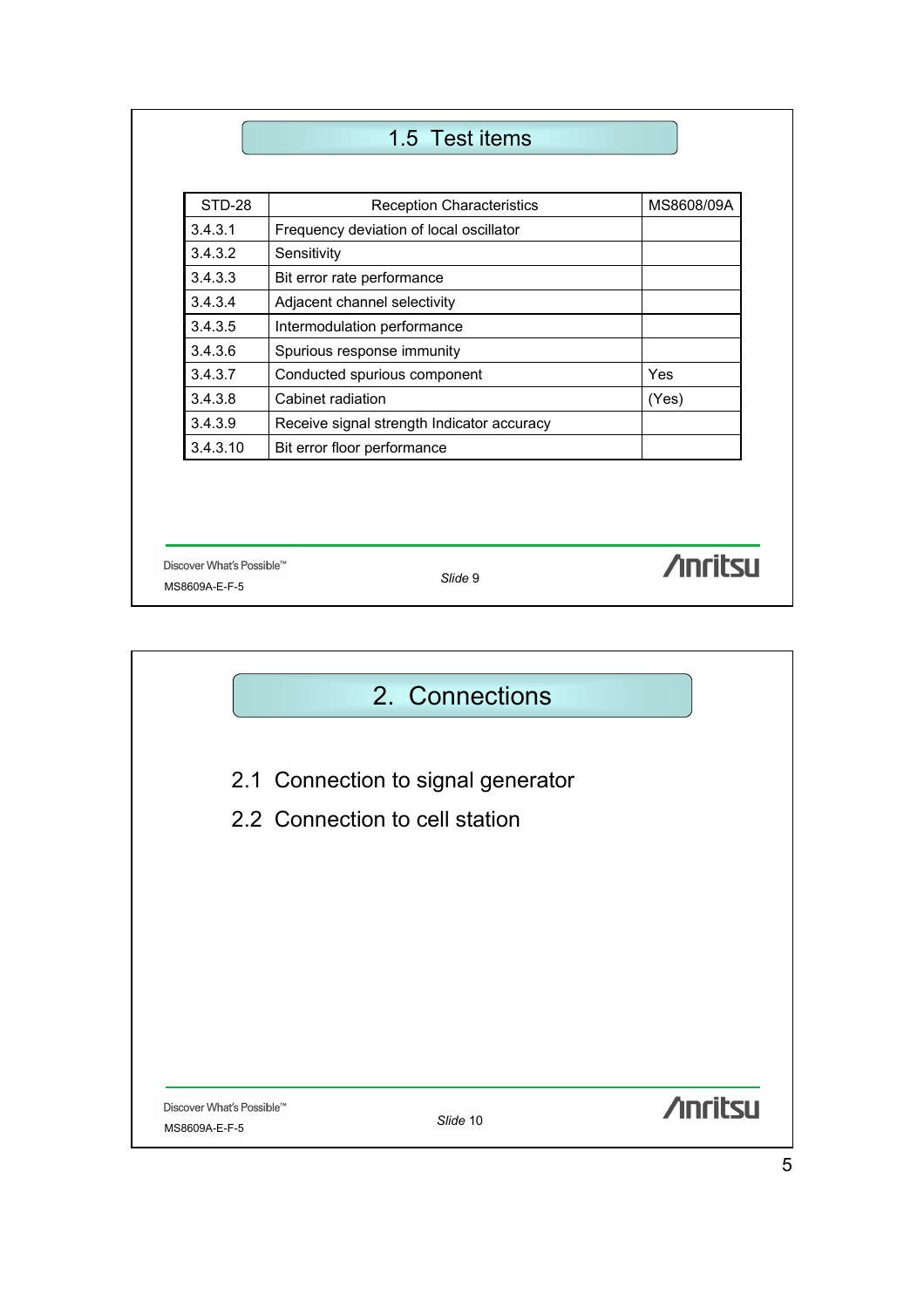

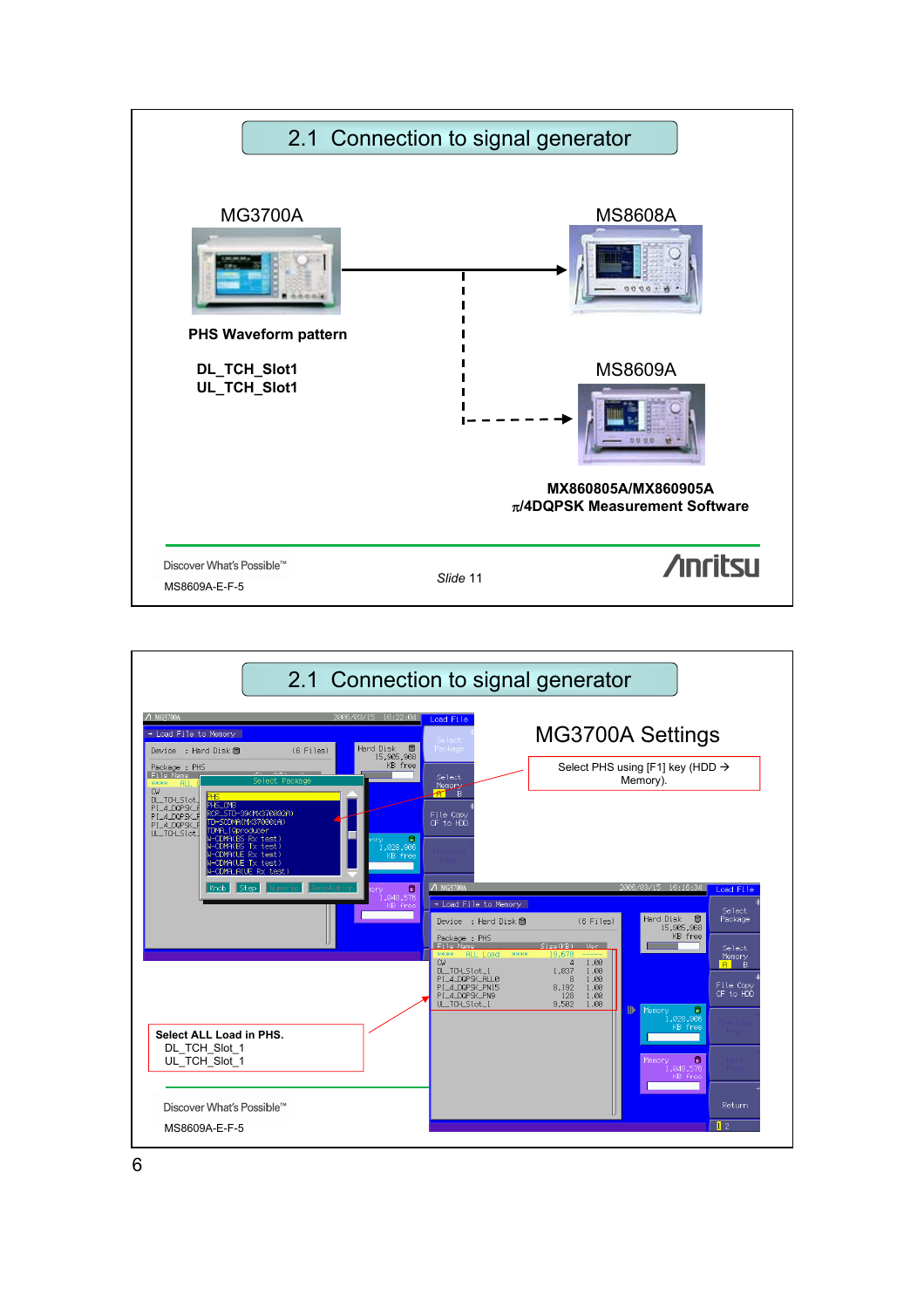

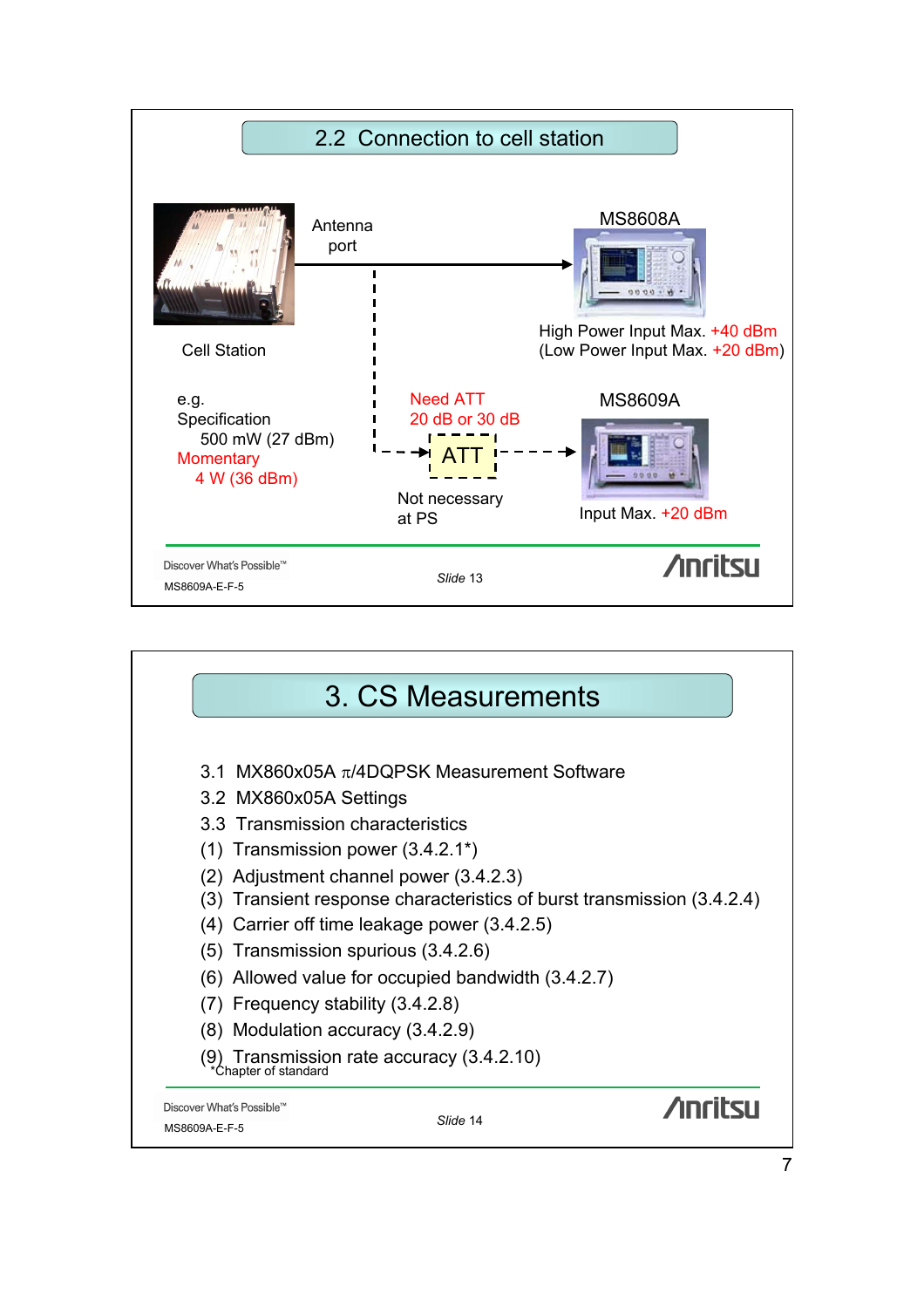

|                                                                                                | 3.2 MX860x05A Settings                                                                                                                       |                                                                           |
|------------------------------------------------------------------------------------------------|----------------------------------------------------------------------------------------------------------------------------------------------|---------------------------------------------------------------------------|
| <b>MS8609A</b><br>2006/03/10 18:38:51<br><< Setup Parameter (π/4DQPSK) >><br>Input<br>Terminal | $: IRF$ 1                                                                                                                                    | 1. Set Channel & Frequency                                                |
| Reference Level & Offset<br>Frequency<br>Channel & Frequency<br>Channel Spacing<br>$Si$ gnal   | : $[-14.00d$ Bm] $[$<br>0.00dB<br>$ICH1 = [1895.150000MHz]$<br>: L<br>÷Г<br>0.300000MHz]                                                     |                                                                           |
| Target System<br>Meas Obj & Multi Carrier<br>Symbol Rate                                       | $\pm$ [PHS<br>$:$ $ICS-TCH$<br>$\bigcup$ [Off]<br>: $(192.0000$ ksymbol/s)                                                                   | 2. PHS as Target System                                                   |
| Analysis Start & Length<br>Frame Length<br>Filter & Rolloff Factor<br>Syno Word<br>Pattern     | 2symbol) (110symbol)<br>: C<br>$: (960$ symbol)<br>: [Root-Nyquist] $(a=0.50)$<br>$:$ [16bit]<br>$1$ $\epsilon$ =3D4 $\epsilon$<br>$\lambda$ | 3. CS-TCH as Meas Obj<br><b>PS-TCH</b><br><b>Uplink</b><br><b>PS-SYNC</b> |
| Trigger<br>Trigger                                                                             | : [Free Run] .                                                                                                                               | <b>CS-TCH</b><br><b>Downlink</b><br><b>CS-SYNC</b><br><b>Continuous</b>   |
| Symbol Timing<br>Symbol Timing (Normal=0.00) : [ 0.00symbol]                                   |                                                                                                                                              |                                                                           |
| 1CH -<br>Level:<br>Ch<br>1895.150000MHz Offset :<br>Free:                                      | Pre Ampl<br>: Off<br>-14.00dBm Power Cal<br>: Off<br>Correction : Off<br>0.00dB                                                              | 4. Free Run as Trigger                                                    |
| Discover What's Possible™                                                                      | Slide 16                                                                                                                                     | <b>Anritsu</b>                                                            |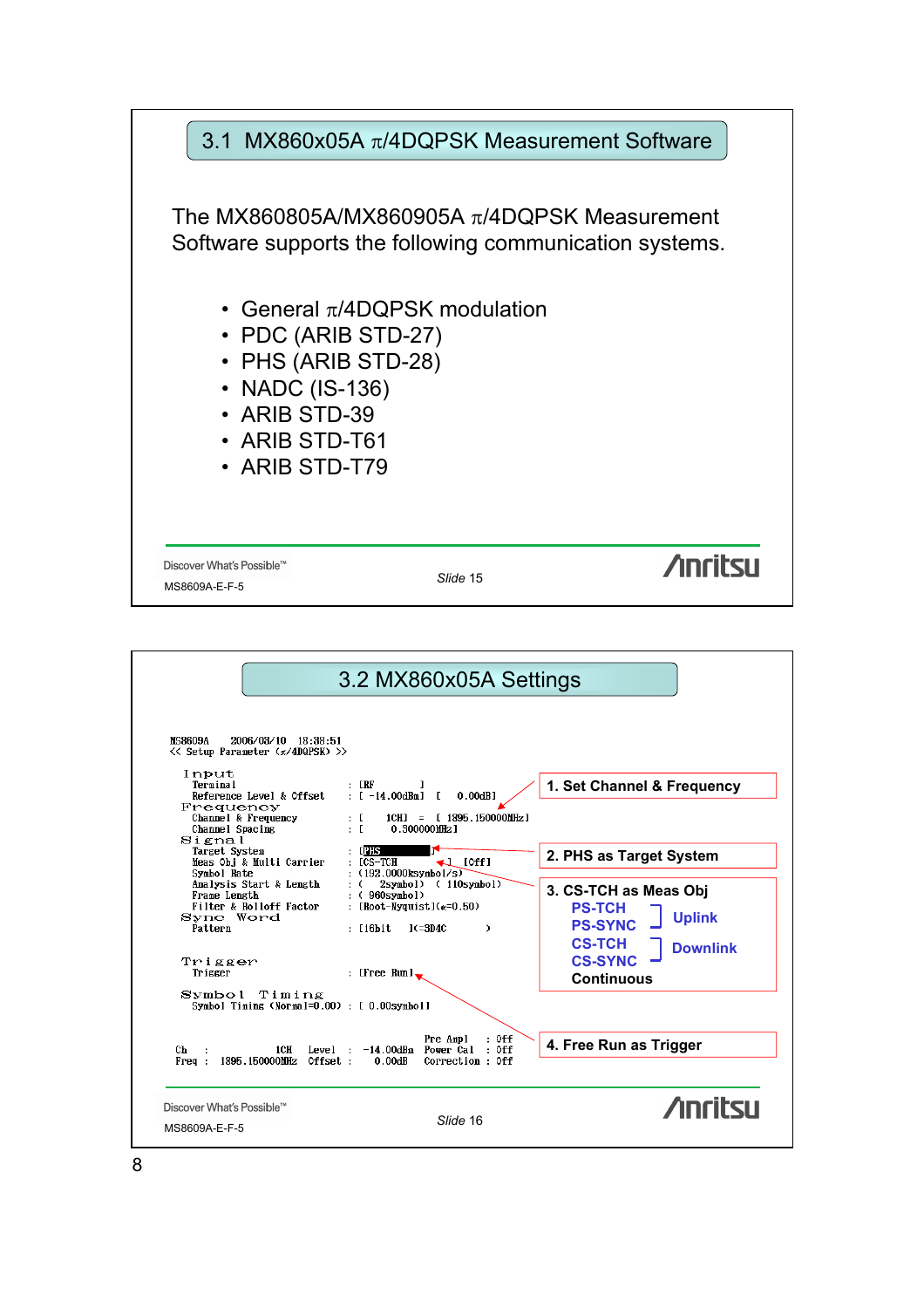

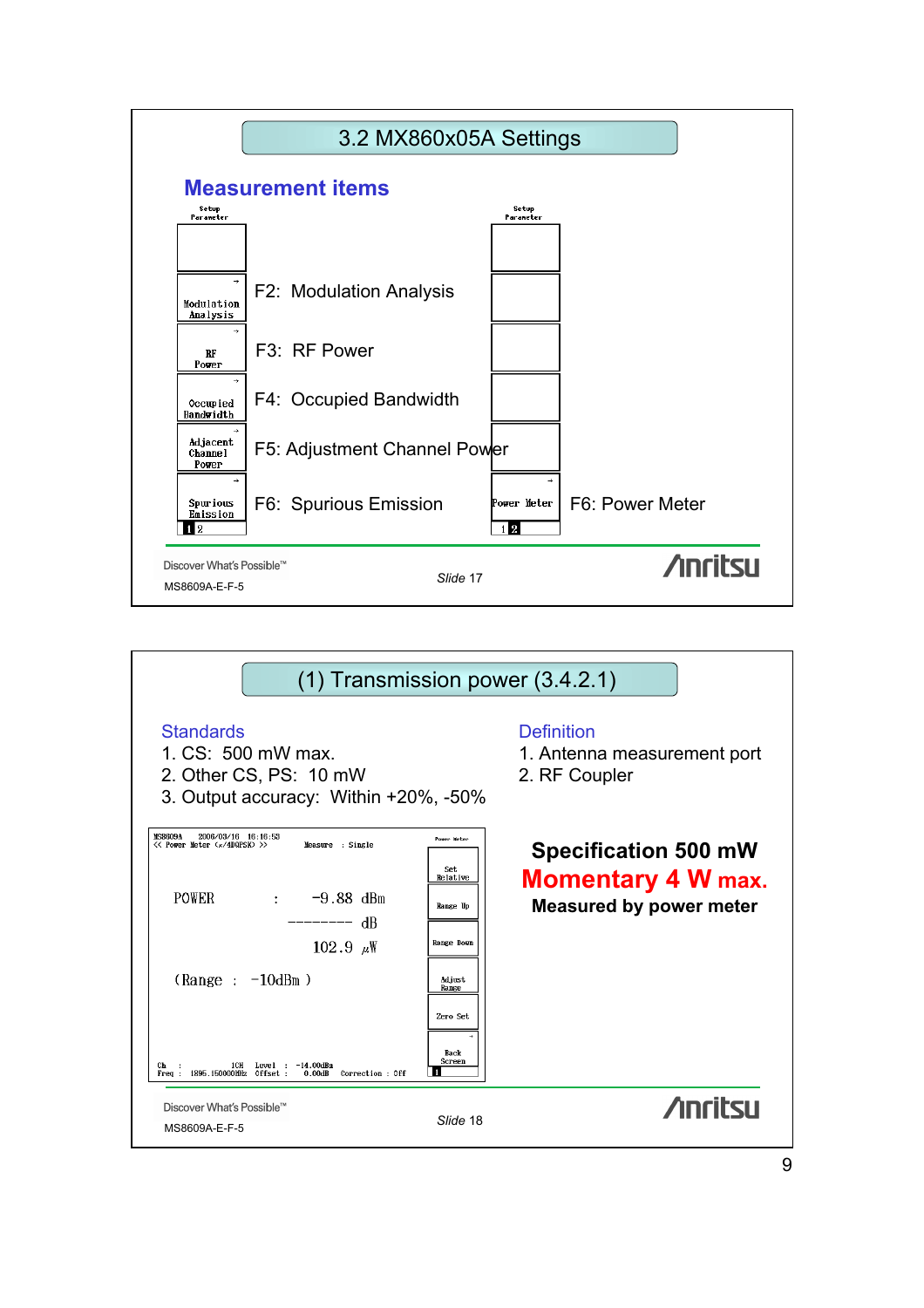

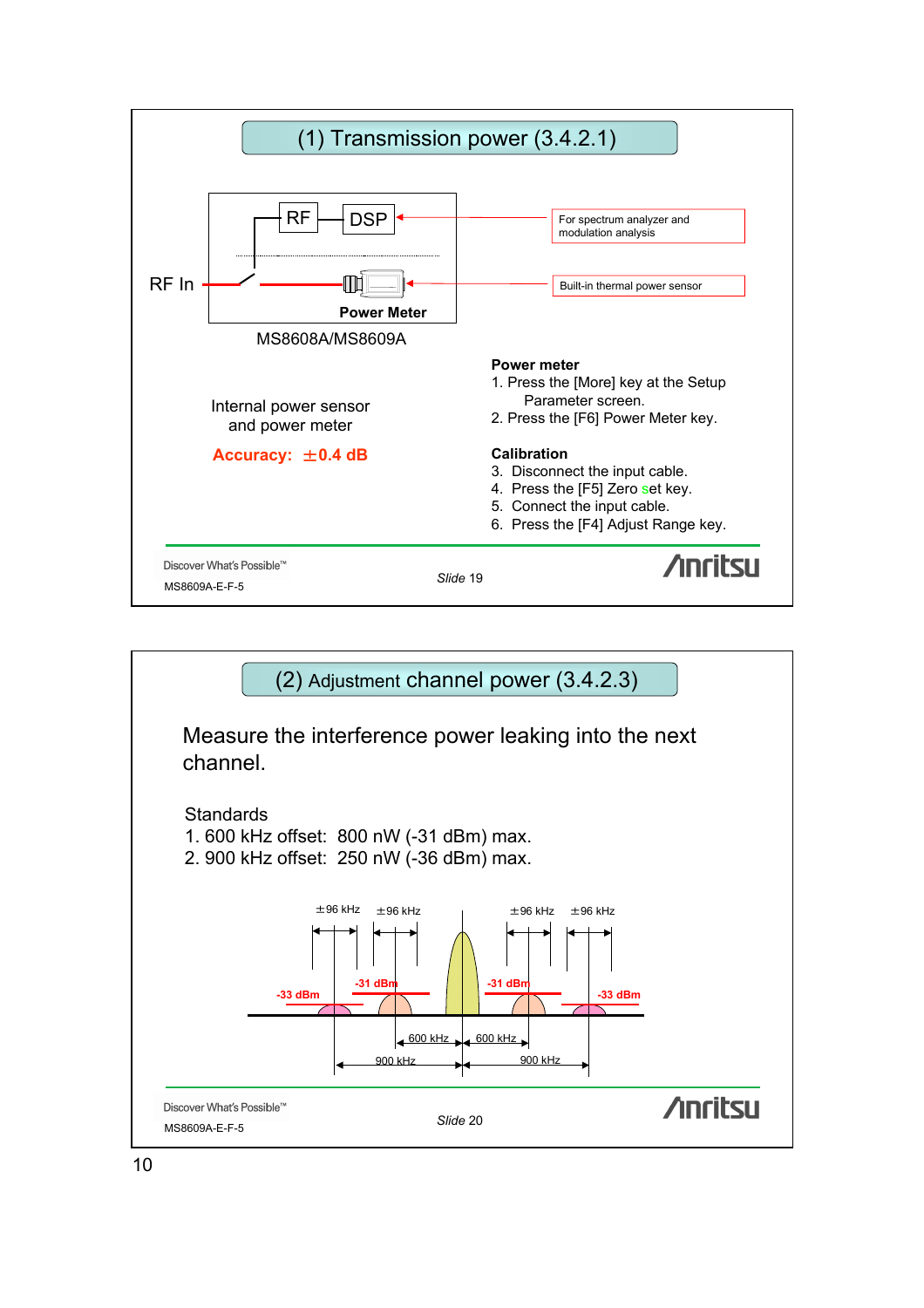

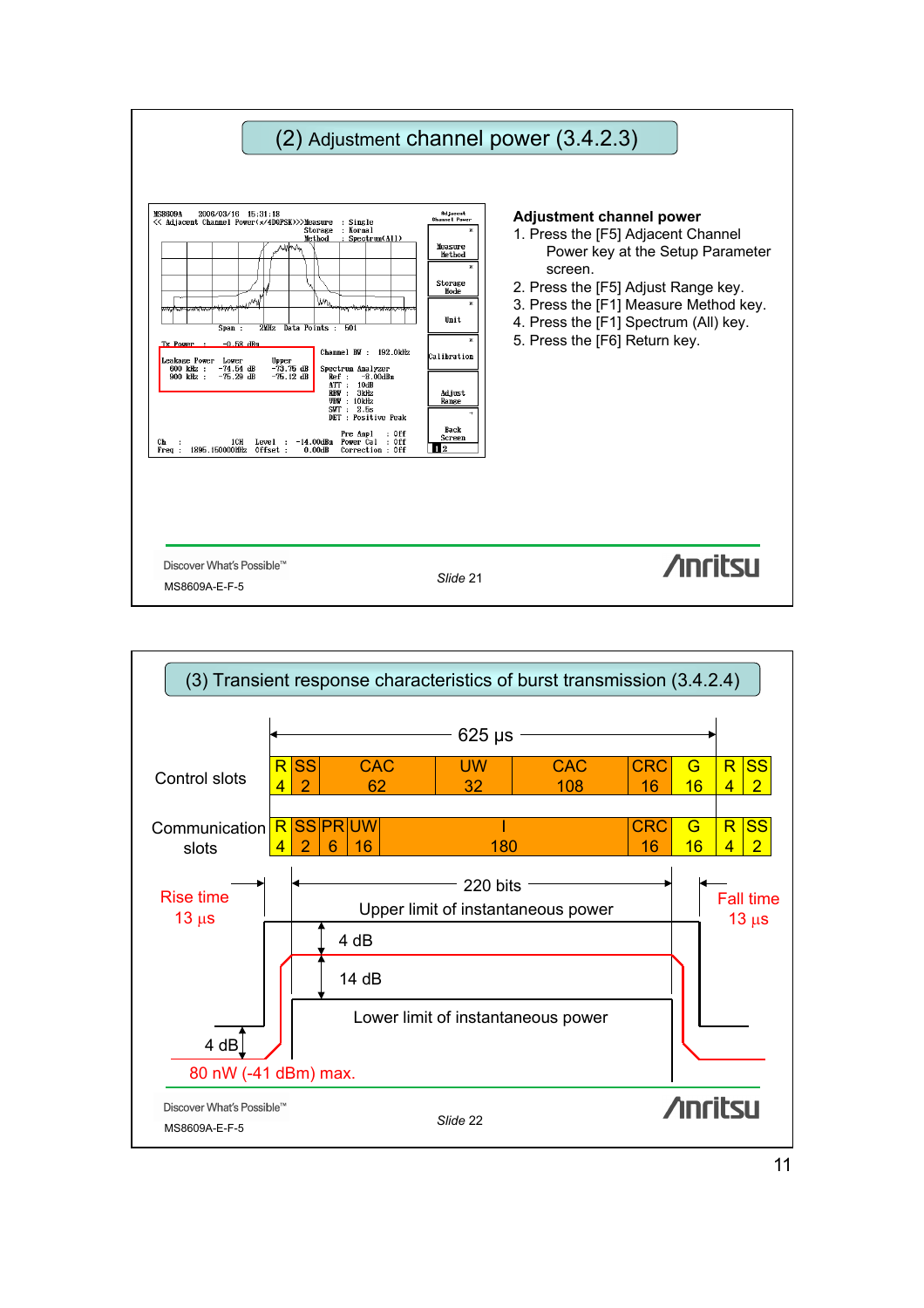

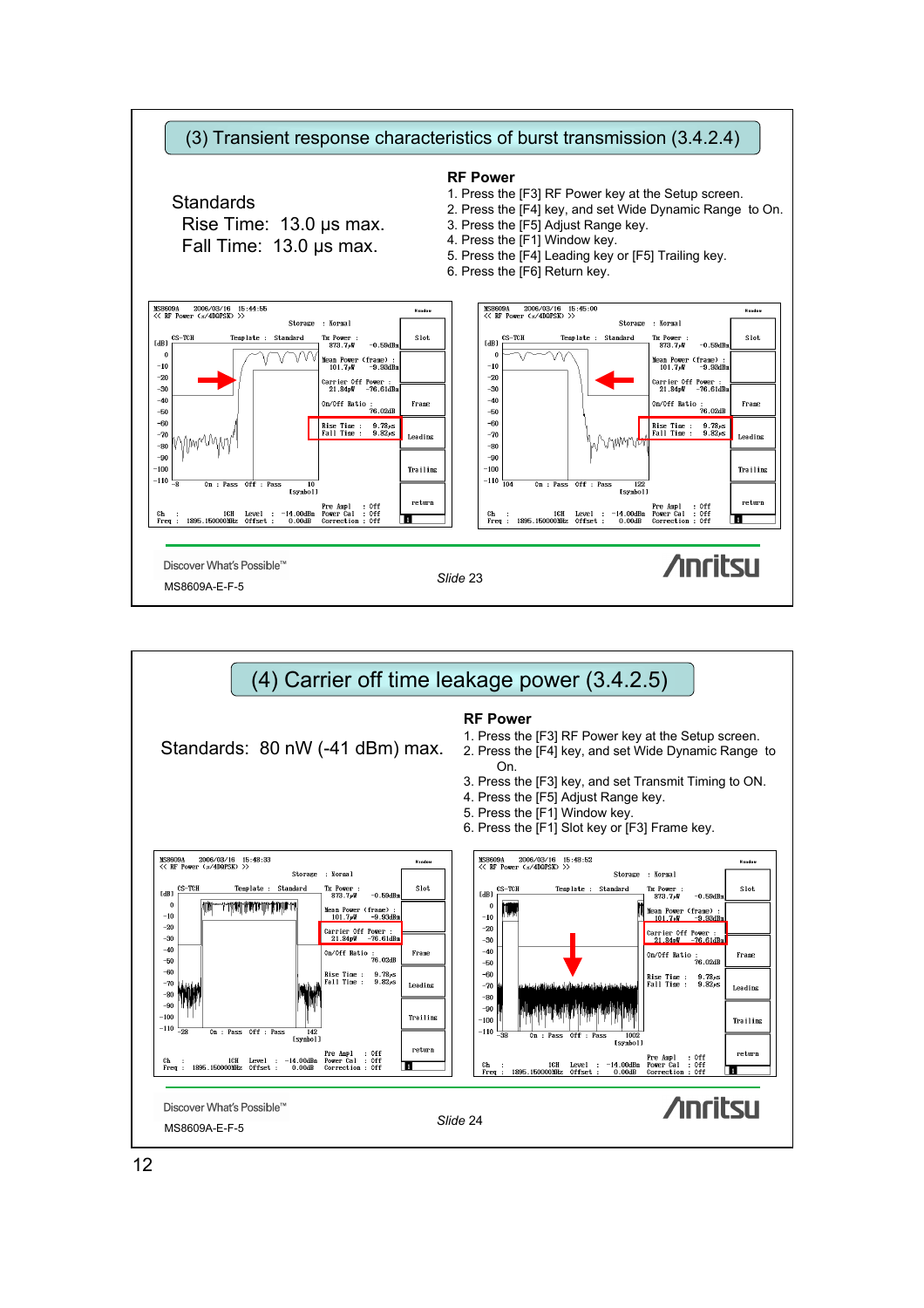

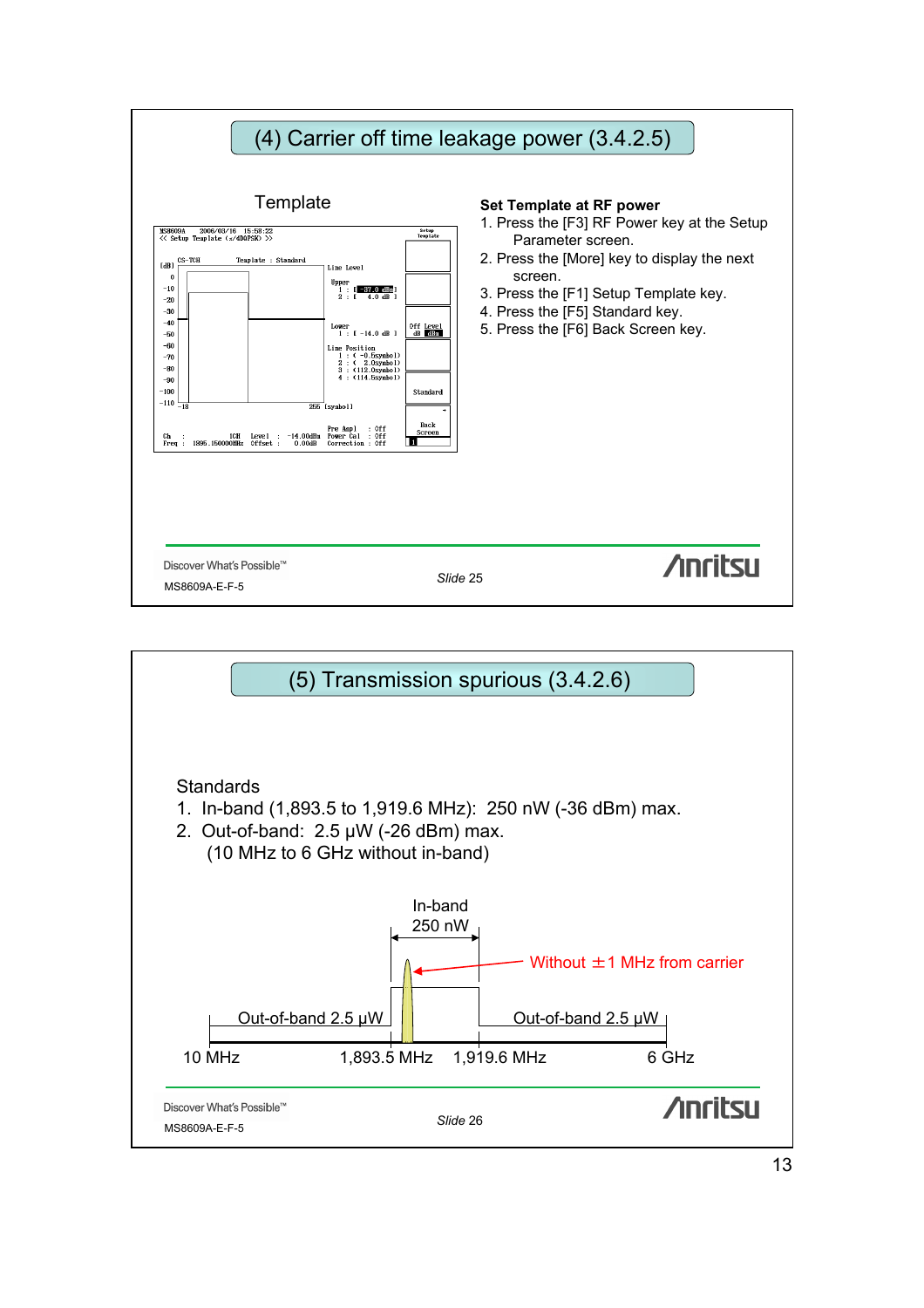

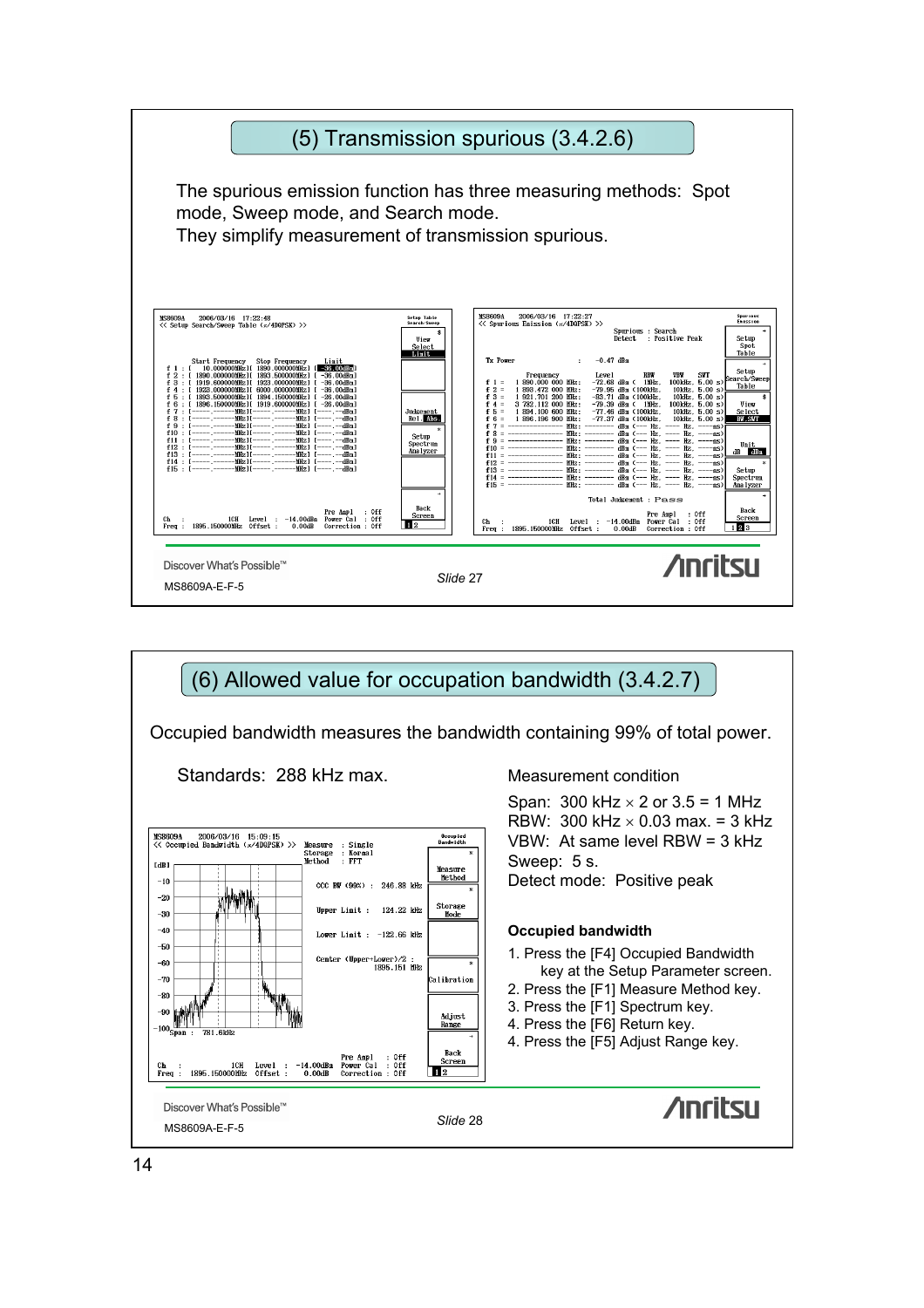|                                                                                                                                                                                                                                                                                                                                                                                                                                                                                                                                                                                                                                                                                                                                                                                                            |                                                                                                                                                                                                                    | (7) Frequency stability (3.4.2.8)                                                                                                                   |
|------------------------------------------------------------------------------------------------------------------------------------------------------------------------------------------------------------------------------------------------------------------------------------------------------------------------------------------------------------------------------------------------------------------------------------------------------------------------------------------------------------------------------------------------------------------------------------------------------------------------------------------------------------------------------------------------------------------------------------------------------------------------------------------------------------|--------------------------------------------------------------------------------------------------------------------------------------------------------------------------------------------------------------------|-----------------------------------------------------------------------------------------------------------------------------------------------------|
| Standards: $\pm 3 \times 10^{-6}$ max.                                                                                                                                                                                                                                                                                                                                                                                                                                                                                                                                                                                                                                                                                                                                                                     |                                                                                                                                                                                                                    | <b>Frequency stability</b><br>1. Press the [F1] Modulation Analysis<br>key at the Setup Parameter screen.<br>2. Press the [F1] Trace Format key and |
| <b>MS8609A</b><br>2006/03/16 16:07:02<br><< Modulation Analysis (π/4DQPSK) >> Measure : Single<br>Storage : Normal<br>: Non<br>Trace<br>Frequency<br>1 895.149 960 9 MHz<br>Carrier Frequency<br>Carrier Frequency Error<br>$-0.039$ 1 kHz<br>$-0.021$ ppm<br>Modulation<br><b>RMS EVM</b><br>$0.41\%$ (rms)<br>$0.44~%$ (rms)<br>First 10 Symbols RMS EVM<br>Peak EVM<br>1.08~%<br>Magnitude Error<br>$0.25$ % (rms)<br><b>Phase Error</b><br>$0.18$ deg. $(rms)$<br>Origin Offset<br>$-56.74$ dB<br>Droop Factor<br>$0.000$ 0 dB/symbol<br>DATA (Bit Rate Measure "ON" Only)<br>Bit Rate<br>383.999 961 6 kbps<br>Bit Rate Error<br>$-0.1$ ppm<br>Pre Ampl<br>.0 <sup>rf</sup><br>1CH<br>Level :<br>$-14.00dBm$<br>Power Cal : Off<br>Сh<br>Freq : 1895.150000MHz Offset :<br>0.00dB<br>Correction : Off | <b>Hodulation</b><br><b>Analysis</b><br>#<br>Trace<br>Format<br>ж<br><b>Storage</b><br>Mode<br>$*$<br>Scale<br>Mode<br><b>Bit Rate</b><br>Measure<br>on off<br>Adjust<br>Range<br>Back<br>Screen<br>$\blacksquare$ | set Non.<br>3. Press the [F5] Adjust Range key.                                                                                                     |
| Discover What's Possible™<br>MS8609A-E-F-5                                                                                                                                                                                                                                                                                                                                                                                                                                                                                                                                                                                                                                                                                                                                                                 | Slide 29                                                                                                                                                                                                           | <b>Anritsu</b>                                                                                                                                      |

| $(8)$ Modulation accuracy $(3.4.2.9)$                                                                                                                                                                                                                                                                                                                          |                                                                                                  |                                                                                                                                                     |
|----------------------------------------------------------------------------------------------------------------------------------------------------------------------------------------------------------------------------------------------------------------------------------------------------------------------------------------------------------------|--------------------------------------------------------------------------------------------------|-----------------------------------------------------------------------------------------------------------------------------------------------------|
| Standards: 12.5% max.                                                                                                                                                                                                                                                                                                                                          |                                                                                                  | <b>Frequency stability</b><br>1. Press the [F1] Modulation Analysis<br>key at the Setup Parameter screen.<br>2. Press the [F1] Trace Format key and |
| <b>MS8609A</b><br>2006/03/16 16:07:02<br><< Modulation Analysis (π/4DQPSK) >> Measure : Single<br>Storage : Normal<br>: Non<br>Trace<br>Frequency<br>1 895.149 960 9 MHz<br>Carrier Frequency<br>Carrier Frequency Error<br>$-0.039$ 1 kHz<br>$\mathbf{r}$<br>$-0.021$ ppn<br>Modulation<br><b>RMS EVM</b><br>$0.41 \times$ (rms)                              | <b>Hodulation</b><br><b>Analysis</b><br>#<br>Trace<br>Format<br>$*$<br>Storage<br>Mode<br>$\ast$ | set Non.<br>3. Press the [F5] Adjust Range key.                                                                                                     |
| First 10 Symbols RMS EVM<br>$0.44 \times$ (rms)<br>1.08 %<br>Peak EVM<br>Magnitude Error<br>$0.25$ % ( $rms$ )<br><b>Phase Error</b><br>$0.18$ deg. $(rms)$<br>$-56.74$ dB<br>Origin Offset<br>0.000 0 dB/symbol<br>Droop Factor<br>DATA (Bit Rate Measure "ON" Only)<br>Bit Rate<br>383.999 961 6 kbps<br><b>Bit Rate Error</b><br>$-0.1$ ppm<br>$\mathbf{r}$ | Scale<br>Mode<br><b>Bit Rate</b><br>Measure<br>on off<br>Adjust<br>Range<br>$\rightarrow$        |                                                                                                                                                     |
| Pre Ampl<br>: Off<br>1CH Level : -14.00dBm Power Cal : Off<br>Сh<br>$\sim$ 1.<br>1895.150000MHz Offset:<br>0.00dB<br>Correction : Off<br>Freq:<br>Discover What's Possible™<br>MS8609A-E-F-5                                                                                                                                                                   | Back<br>Screen<br>12<br>Slide 30                                                                 | <b>Anritsu</b>                                                                                                                                      |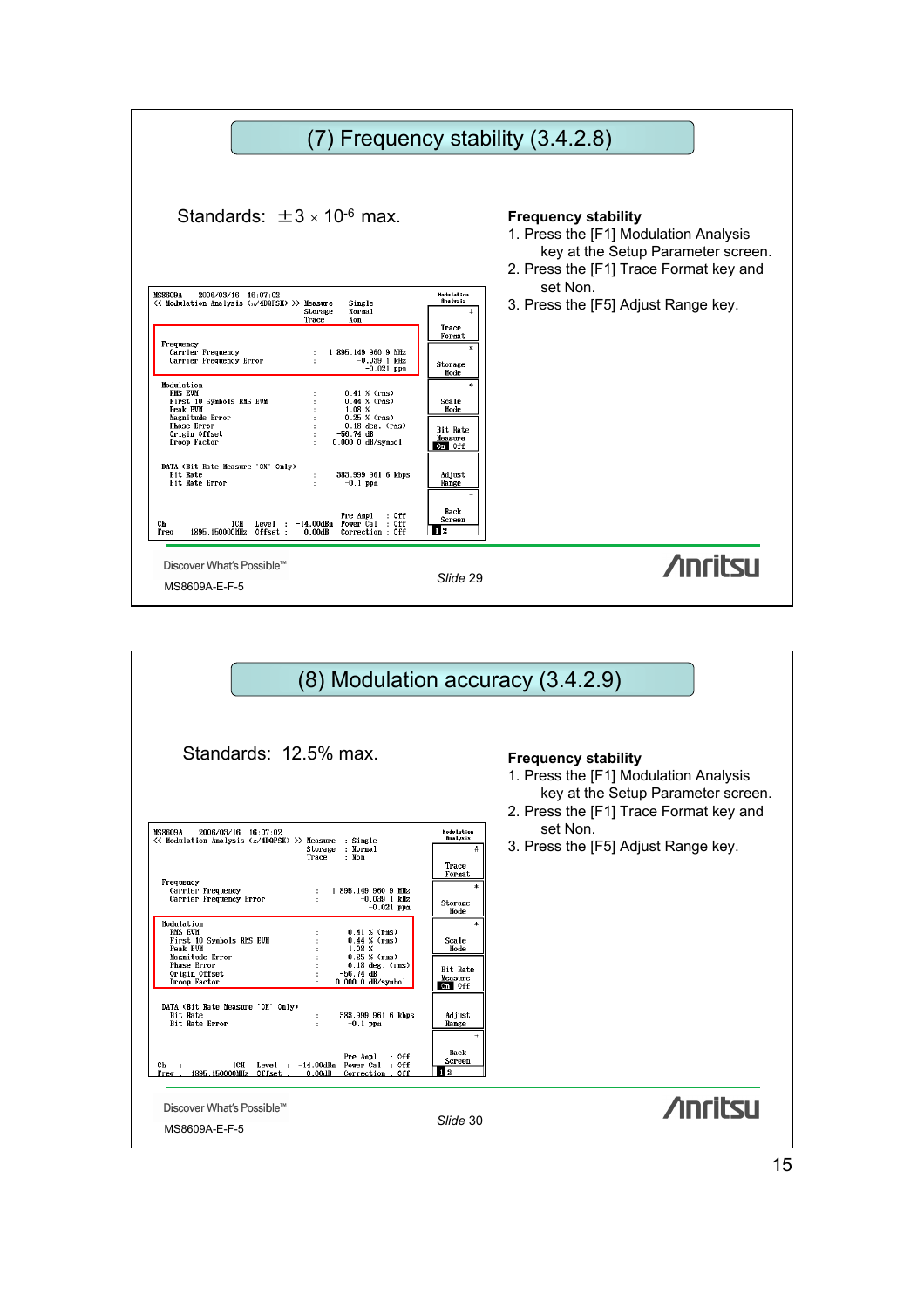

| Appendix                              |          |                 |
|---------------------------------------|----------|-----------------|
| 1. Other transmission characteristics |          |                 |
|                                       |          |                 |
|                                       |          |                 |
|                                       |          |                 |
|                                       |          |                 |
|                                       |          |                 |
|                                       |          |                 |
|                                       |          |                 |
|                                       |          |                 |
|                                       |          |                 |
| Discover What's Possible™             |          | <b>/inritsu</b> |
| MS8609A-E-F-5                         | Slide 32 |                 |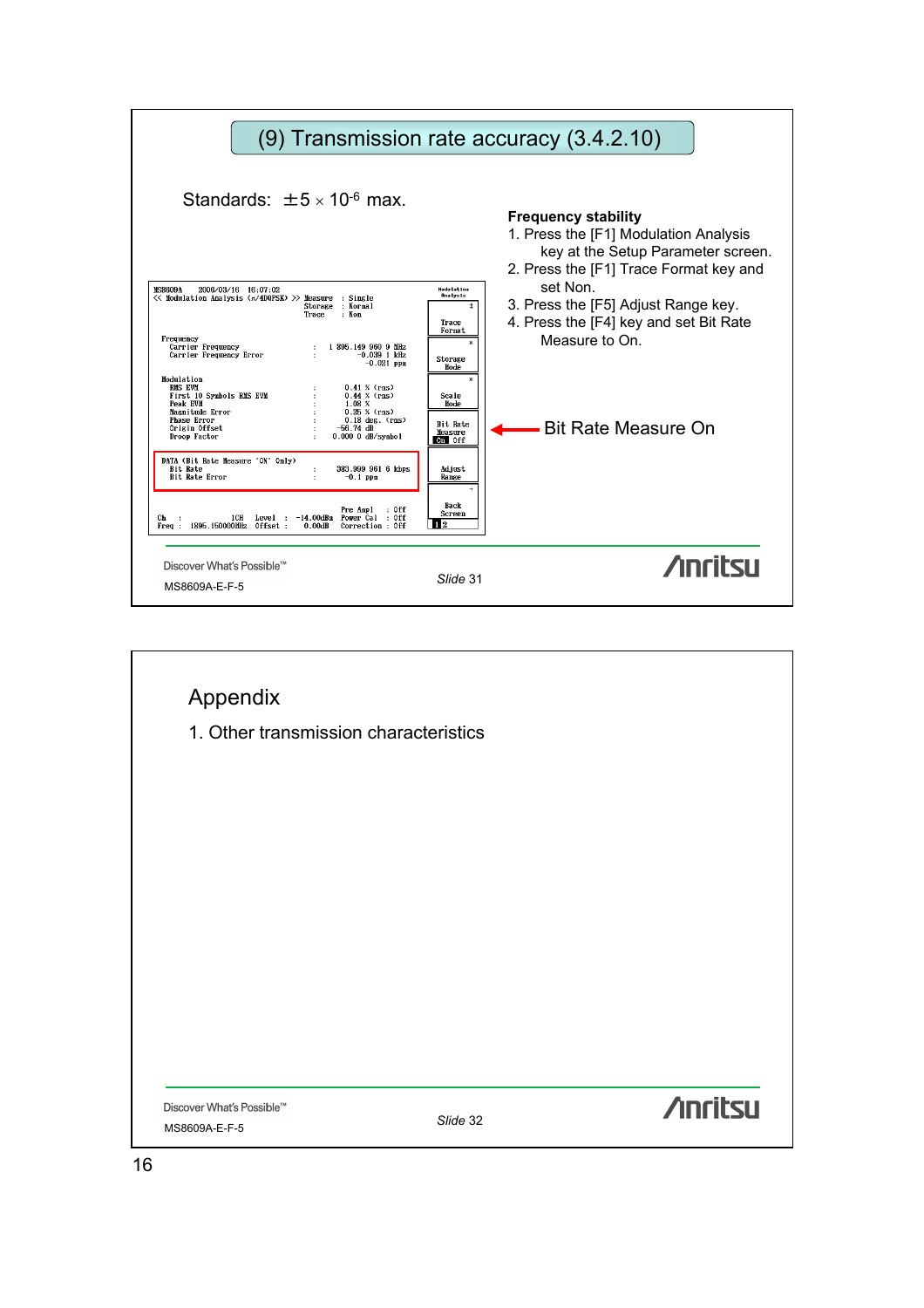|                                | (1) Transmission of calling identification code (3.4.2.2)        |                |
|--------------------------------|------------------------------------------------------------------|----------------|
|                                |                                                                  |                |
|                                |                                                                  |                |
| 1. Personal Stations: 28 bits  | 2. Digital cordless telephone base stations: 29 bits             |                |
|                                | 3. The signal has the set slot configuration and transmits using |                |
| channel coding and scrambling. |                                                                  |                |
|                                |                                                                  |                |
|                                |                                                                  |                |
|                                |                                                                  |                |
|                                |                                                                  |                |
|                                |                                                                  |                |
|                                |                                                                  |                |
|                                |                                                                  |                |
|                                |                                                                  |                |
|                                |                                                                  |                |
|                                |                                                                  |                |
| Discover What's Possible™      |                                                                  | <b>Anritsu</b> |
| MS8609A-E-F-5                  | Slide 33                                                         |                |